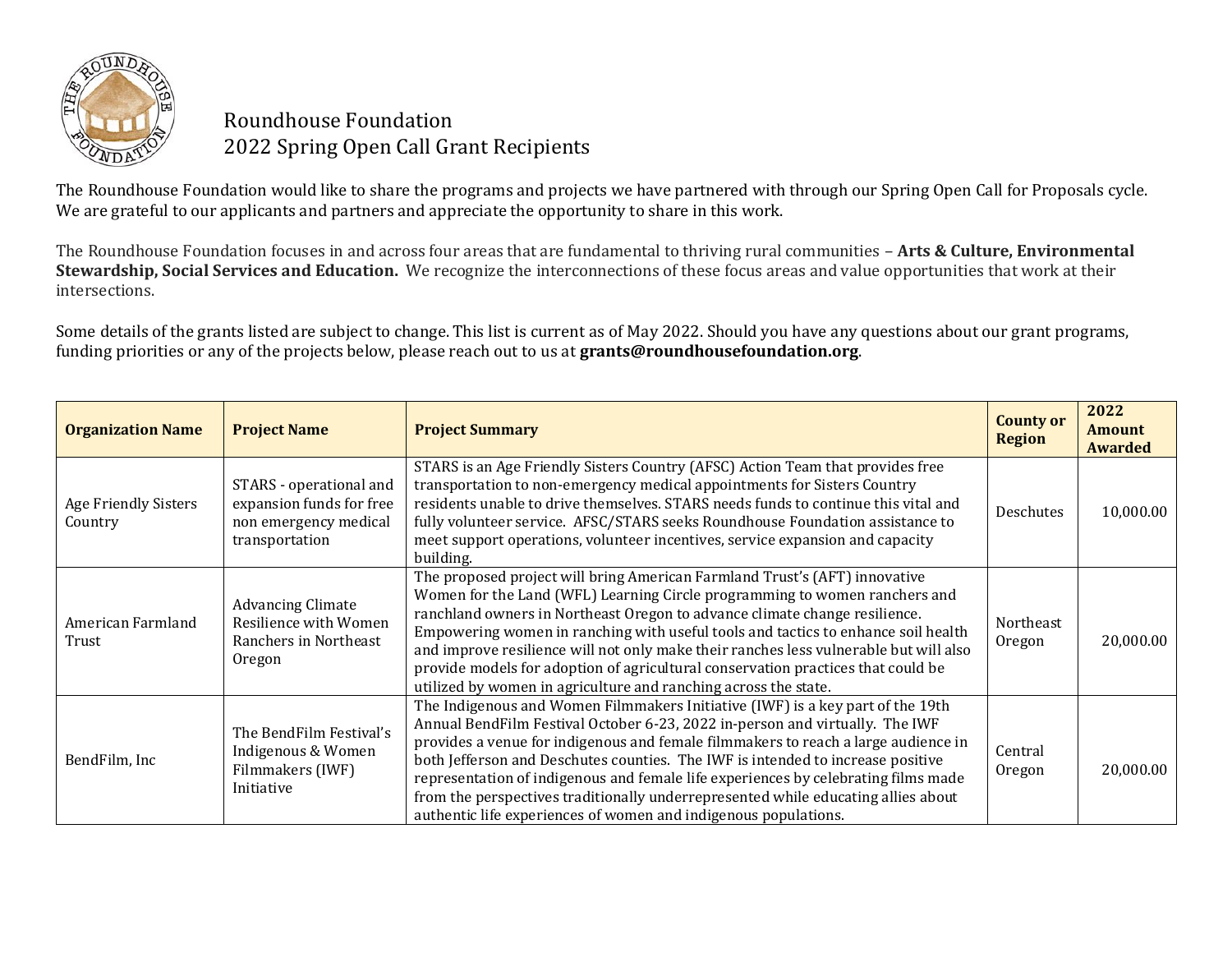| <b>Better Together</b>                   | The Restorative Justice<br>& Equity Group<br><b>Community Cadre</b><br>Project           | The Restorative Justice and Equity Group (RJE) is seeking funding for our<br>Community Cadre Project comprised of 20 dedicated volunteers, vetted by the local<br>school district and trained in Restorative Practices. These individuals support school<br>DEI clubs and teachers in implementing Restorative Practice Circles which empower<br>students of color to find their voice, gain a sense of belonging, and provide necessary<br>opportunities for marginalized students to establish caring peer connections that<br>foster inclusiveness.                                   | Deschutes              | 10,000.00 |
|------------------------------------------|------------------------------------------------------------------------------------------|------------------------------------------------------------------------------------------------------------------------------------------------------------------------------------------------------------------------------------------------------------------------------------------------------------------------------------------------------------------------------------------------------------------------------------------------------------------------------------------------------------------------------------------------------------------------------------------|------------------------|-----------|
| Boys & Girls Club of<br>the Rogue Valley | The Club: Teen Training<br>Programs - The Path to<br><b>Great Futures (Talent)</b>       | Designed to help middle school youth successfully transition into middle school, high<br>school and beyond, TheClub: Teen Center provides a safe and positive place during<br>out-of-school times for youth in grades 6-12. During the pandemic, we lost<br>momentum in our growing teen program at each of our sites across Southern<br>Oregon. This fall, we are reviving our Teen program with a focus on socio-emotional<br>wellness and academic success. Funds from Roundhouse Foundation will support<br>free, yet quality programs for the youth in our Phoenix-Talent location. | Josephine<br>/ Jackson | 20,000.00 |
| <b>Bridge Meadows</b>                    | Building Community &<br><b>Stability Through</b><br>Intergenerational<br>Relationships   | At Bridge Meadows, we envision a world where every child has a family, every<br>parent is given the resources the thrive, and every elder is cherished for their<br>wisdom. We know that with stable housing and relationships, children live healthful<br>and abundant lives. This grant will support our Redmond, Oregon community that<br>provides affordable homes and mental health care for foster families and elders.                                                                                                                                                            | Deschutes              | 10,000.00 |
| Cascade School of<br>Music               | Youth Music Education                                                                    | Our nonprofit music school supports private and group music instruction to over<br>450 students of all ages. As a non-profit music school for all ages our mission is to<br>enrich our community by providing exceptional music education and experiences for<br>all Central Oregonians, making music Fun, Engaging, Safe & Social.                                                                                                                                                                                                                                                      | Deschutes              | 7,500.00  |
| Central Oregon<br>Council on Aging       | <b>Latinx Nutrition</b><br>Program and Bilingual<br>Case Manager                         | We will create a Bilingual Case Manager position that focuses on services for our tri-<br>county senior Latinx population. They will build, along with our clients and key<br>partners, a culturally-appropriate nutrition services and information and referral<br>network responsible for building trust and rapport with the Spanish-speaking<br>community through a culturally-appropriate nutrition, respite care and home safety<br>program that provides this under-represented senior population with consistent,<br>trusted care.                                               | Central<br>Oregon      | 25,000.00 |
| <b>Chess for Success</b>                 | CFS Classic and CFS<br>Learning and Wellness<br><b>Rural Programming</b><br>Project      | Chess for Success seeks to provide programs in 5 rural counties consisting of 7 cities<br>and 15 schools in order to serve 450 students. This will consist of both our CFS<br>Classic programming in 11 schools and CFS Learning and Wellness programming in<br>4 schools.                                                                                                                                                                                                                                                                                                               | Statewide              | 50,000.00 |
| Children's Institute                     | <b>Centering Rural Voices</b><br>to Inform Early Literacy<br><b>Statewide Strategies</b> | Children's Institute (CI) aims to elevate parent concerns and wisdom to address<br>early literacy and inform statewide literacy strategy and policy. Based on 10 years of<br>work at our Yoncalla Early Works site in Douglas County, we propose an asset-based<br>community listening strategy in Lincoln County working in partnership with<br>Seashore Family Literacy. The bilingual approach will center the needs of and remain<br>accountable to, historically underserved families, including Indigenous families and<br>immigrants from Mexico and Central America.             | Lincoln                | 30,000.00 |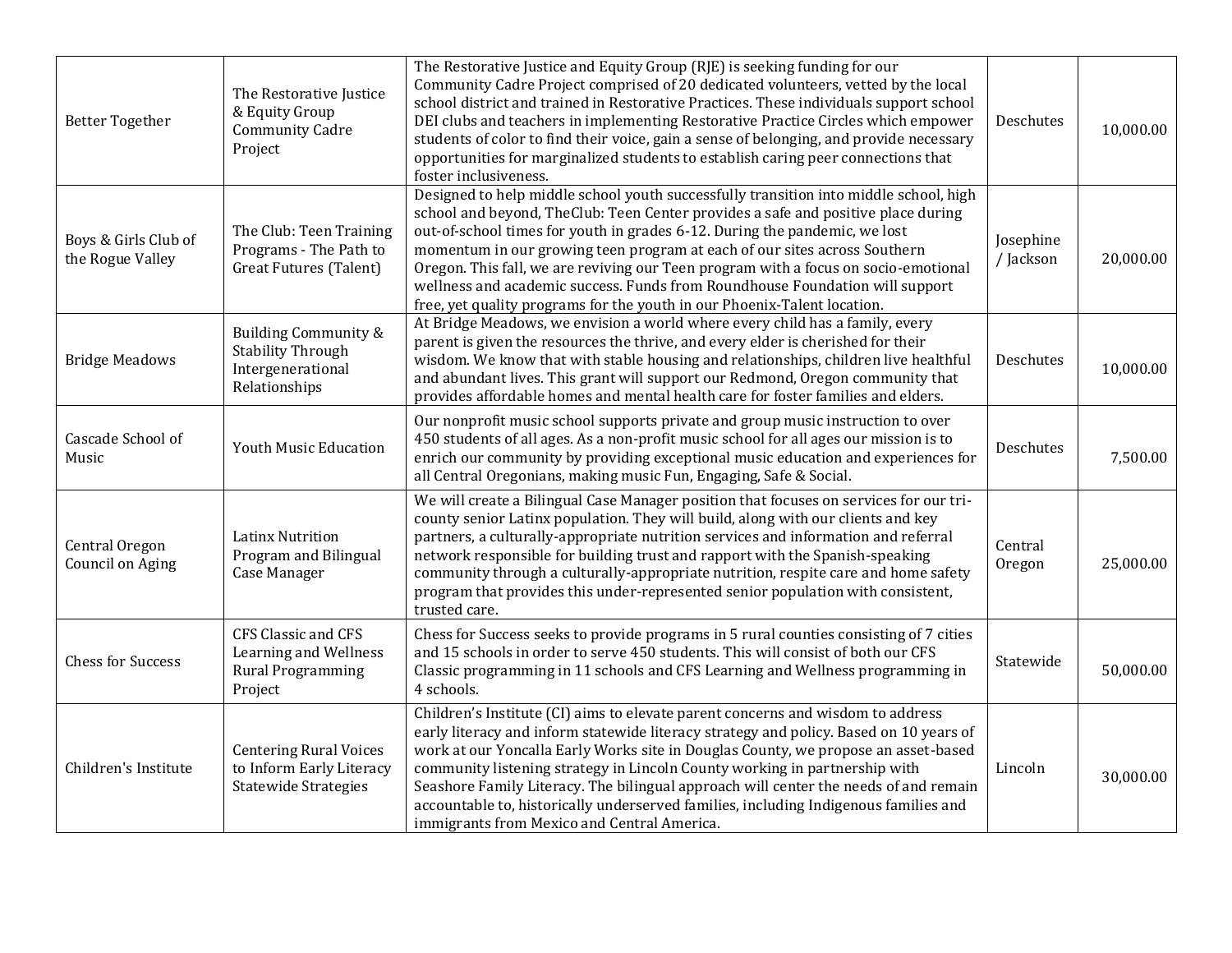| City of Lowell                                       | <b>Building a New</b><br><b>Collection for the Maggie</b><br>Osgood Library in<br>Lowell OR                                     | Established in 2011 and named after its longtime volunteer library director, the<br>Maggie Osgood Library is operated by the City of Lowell in rural Lane County. When<br>a 2019 winter storm caused the roof to fail, this library was forced to close. With the<br>goal of reopening our public library in late 2022, we are rebuilding both the library<br>facility and our outdated and inadequate collection. Roundhouse Foundation funds<br>will be used to help purchase a dynamic collection of print, e-books and media for<br>use by community members of all ages.           | Lane          | 20,000.00 |
|------------------------------------------------------|---------------------------------------------------------------------------------------------------------------------------------|-----------------------------------------------------------------------------------------------------------------------------------------------------------------------------------------------------------------------------------------------------------------------------------------------------------------------------------------------------------------------------------------------------------------------------------------------------------------------------------------------------------------------------------------------------------------------------------------|---------------|-----------|
| City of Toledo                                       | <b>Expanding ART Toledo</b>                                                                                                     | This project builds on ART Toledo's success in 2021 in engaging diverse<br>stakeholders in the revitalization of downtown Toledo. In year two of this initiative,<br>ART Toledo will create public murals, increase marketing efforts, and launching a<br>chalk art event for increased community engagement.                                                                                                                                                                                                                                                                           | Lincoln       | 5,000.00  |
| Community<br>Connection of<br>Northeast Oregon, Inc. | Produce to Eastern<br>Oregon People - Mobile<br><b>Food Pantry</b>                                                              | Produce to Eastern Oregon People supports people in highly rural communities with<br>produce drops. This project began in 2021 by using a rented U-haul to deliver<br>produce which quickly became expensive. We have received a grant from Oregon<br>Health Authority that will pay for 83% of the cost of a refrigerated box truck. We also<br>have a grant of Oregon Hunger Relief funds that supports 56% of the cost of the<br>driver.                                                                                                                                             | Union         | 30,000.00 |
| Creswell Clubhouse                                   | <b>Rural Youth After School</b><br>and Summer Camp<br>Program Support                                                           | Creswell Clubhouse is seeking support to maintain and grow our current program,<br>increase the number of participants, and increase staffing levels in order to serve the<br>children and families in Creswell with a high-quality program regardless of ability to<br>pay. Funding provided by The Roundhouse Foundation will be used to support a<br>wide variety of enrichment clubs, provide group and individual tutoring and<br>homework help by University of Oregon students, and provide additional funds for<br>our scholarship program.                                     | Lane          | 24,000.00 |
| Dufur School District<br>#29                         | <b>Baker Technical</b><br>Institute summer school<br>program for Dufur,<br>Maupin, Celilo and<br>Warm Springs high<br>schoolers | Dufur School, through the Ranger TECH program, is bringing in BTI (Baker Technical<br>Institute) June 13th-July 8th, 2022 as an opportunity for High School students to get<br>certifications in the following areas: first-aid/CPR, forklift operator, ODOT flagger,<br>and heavy equipment operator, along with an introductory course to CDL in Oregon.<br>Dufur School is also offering this opportunity to Maupin School (SWC) high school<br>students as well.                                                                                                                    | Wasco         | 25,000.00 |
| Eastern Oregon<br>Regional Theater                   | Eastern Oregon Regional<br><b>Theater Artistic Director</b><br>Support                                                          | Eastern Oregon Regional Theater (EORT) has operated solely with volunteers since<br>its founding in 2003. One of our founders, an EORT graduate with a degree in theater<br>joined with High School Theater Arts teacher to found EORT, sharing its<br>development. With departure of co-founder 5 years ago, artistic director shoulders<br>all the artistic responsibilities, choosing the season plays and training and mentoring<br>of all volunteers in directing, acting, set and costume design. EORT wants to<br>financially support this crucial position to build excellence. | Baker         | 20,000.00 |
| Ecotrust / Black<br>Oregon Land Trust                | Building a Black<br>Agriculture Ecosystem<br>in Oregon: BOLT's<br>Farmer Pathway<br>Program                                     | In collaboration with partners across Oregon's food system networks, we are<br>building a pipeline program to support aspiring Black farmers in Oregon in gaining<br>culturally-relevant agricultural skills, gaining access to agricultural jobs, and having<br>access to land to tend and farm. Funds from Roundhouse will support us in training<br>our pilot program of farmer apprentices, as well as building our capacity to raise<br>capital for land acquisition as a trust, which will be the home base of our<br>organization's farmer training and community programming.   | Multnoma<br>h | 10,000.00 |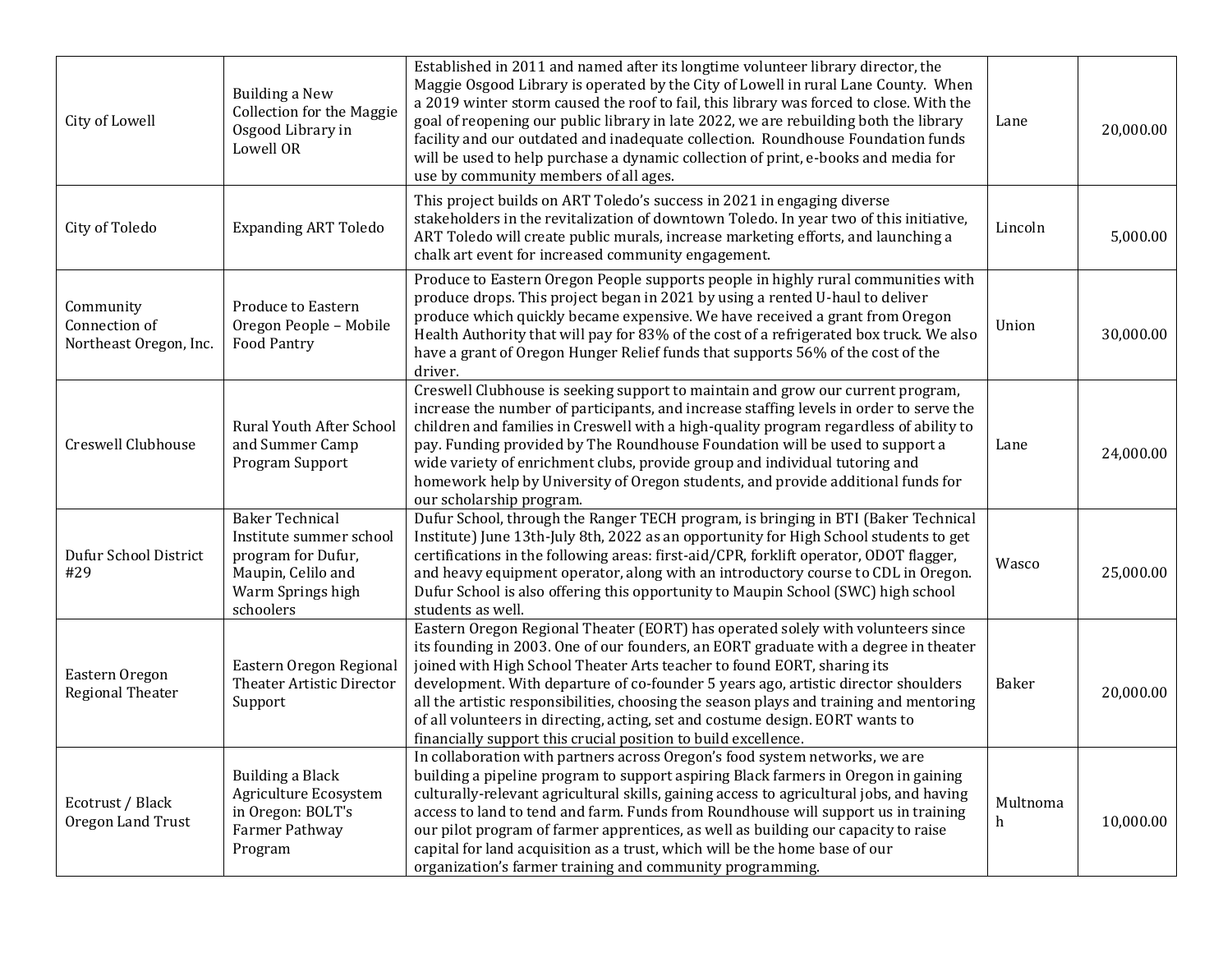| <b>Elkton Community</b><br><b>Education Center</b> | Job Training for Rural<br>Youth in Elkton                                                                       | ECEC's Youth Employment Program (YEP) provides job training and paid<br>employment for rural high school students, including those with learning disabilities.<br>The students give tours, grow a one-acre produce garden and run a seasonal cafe,<br>gaining highly transferable skills in customer service, agriculture and tourism that<br>are in demand in rural areas. Grant funding will be used to increase the number of<br>students served, to expand a new yard crew supporting older homeowners, and to<br>provide DEI training for our board and staff.                 | Douglas               | 25,000.00 |
|----------------------------------------------------|-----------------------------------------------------------------------------------------------------------------|-------------------------------------------------------------------------------------------------------------------------------------------------------------------------------------------------------------------------------------------------------------------------------------------------------------------------------------------------------------------------------------------------------------------------------------------------------------------------------------------------------------------------------------------------------------------------------------|-----------------------|-----------|
| Ethos, Inc.                                        | <b>Music Education Rural</b><br>Outreach Program                                                                | Ethos places AmeriCorps Members to live in rural communities for 11 months,<br>become part of the community, and develop / facilitate music education programs<br>for schools without other access. Due to the remote locations, housing is essential<br>but increasingly difficult to acquire. Costs have increased to the point of being<br>prohibitive for many potential members.                                                                                                                                                                                               | Statewide             | 50,000.00 |
| <b>Families First of Grant</b><br>County Inc       | <b>Grant County Early</b><br>Childhood Development<br>Center                                                    | Over the next year, we will work towards increasing early childhood education and<br>childcare opportunities in our Frontier County. Roundhouse funds will be used for<br>FTE of a Childcare Coordinator to move this project forward. The Coordinator will be<br>housed at Families First Parent Resource Center who will serve as the Fiscal Agent.<br>The Grant County Early Childhood Development Taskforce includes parents,<br>community partners, and businesses that have been involved since the inception and<br>will guide the work of the person hired.                 | Grant                 | 20,000.00 |
| FoodCorps                                          | Food Education and<br>Access through<br><b>Community Partnership</b>                                            | FoodCorps will recruit, train, and place six AmeriCorps members in Klamath County<br>and Umatilla where they will provide hands-on food education grounded in a whole-<br>child approach to 2,000+ students. Members will add capacity to support sustained<br>progress toward goals identified by each site, in alignment with FoodCorps'<br>competencies. In collaboration, and by invitation of local partners and community<br>members, members will help deepen community engagement in food education<br>programming, school and community gardens, and school meal programs. | Klamath /<br>Umatilla | 25,000.00 |
| Friends of the<br>Children Central<br>Oregon       | Friends of the Children<br><b>Central Oregon Summer</b><br><b>Enrichment Camp Series</b>                        | Friends of the Children Central Oregon will host a 4-week summer camp series that<br>will engage 53 program youth and their siblings (up to 150 youth in total) in<br>enrichment activities in 3 curriculums: STEM, Arts, and Environmental Education.<br>We will engage community partners in the creation and execution of high-quality<br>programming. Our camps are a critical component to providing intentional 1:1<br>support throughout the summer for youth at the highest risk of the learning slide<br>that often occurs during long school breaks.                      | Central<br>Oregon     | 15,000.00 |
| Friends of the<br>Metolius                         | <b>Suttle Lake Community</b><br>Kitchen Restoration<br>Project                                                  | The Suttle Lake Community Kitchen Restoration Project is an effort by the Deschutes<br>National Forest and the Friends of the Metolius to restore the historic Community<br>Kitchen at Suttle Lake and in doing so revitalize the spirit of conservation and<br>community that was established through its construction in 1936 by the Civilian<br>Conservation Corps. The Community Kitchen shelter is in serious disrepair creating<br>barriers to access and intended use. Without the proposed Project restoration, the<br>Community Kitchen will certainly be lost.            | Jefferson             | 17,000.00 |
| <b>Friends of Trees</b>                            | Natural Area<br>Restoration and<br>Volunteer Engagement<br>through Tree Planting in<br><b>Rural Communities</b> | Throughout western Oregon our Green Space Program helps restore 40+ acres of<br>natural areas in a typical season, planting more than 30,000 trees & native shrubs<br>with thousands of volunteers and a variety of partners. This proposal would support<br>our programming that serves rural Oregon with six volunteer restoration events that<br>engage about 300 volunteers who donate 600+ hours to plant more than 4,500                                                                                                                                                      | Multnoma<br>h         | 2,500.00  |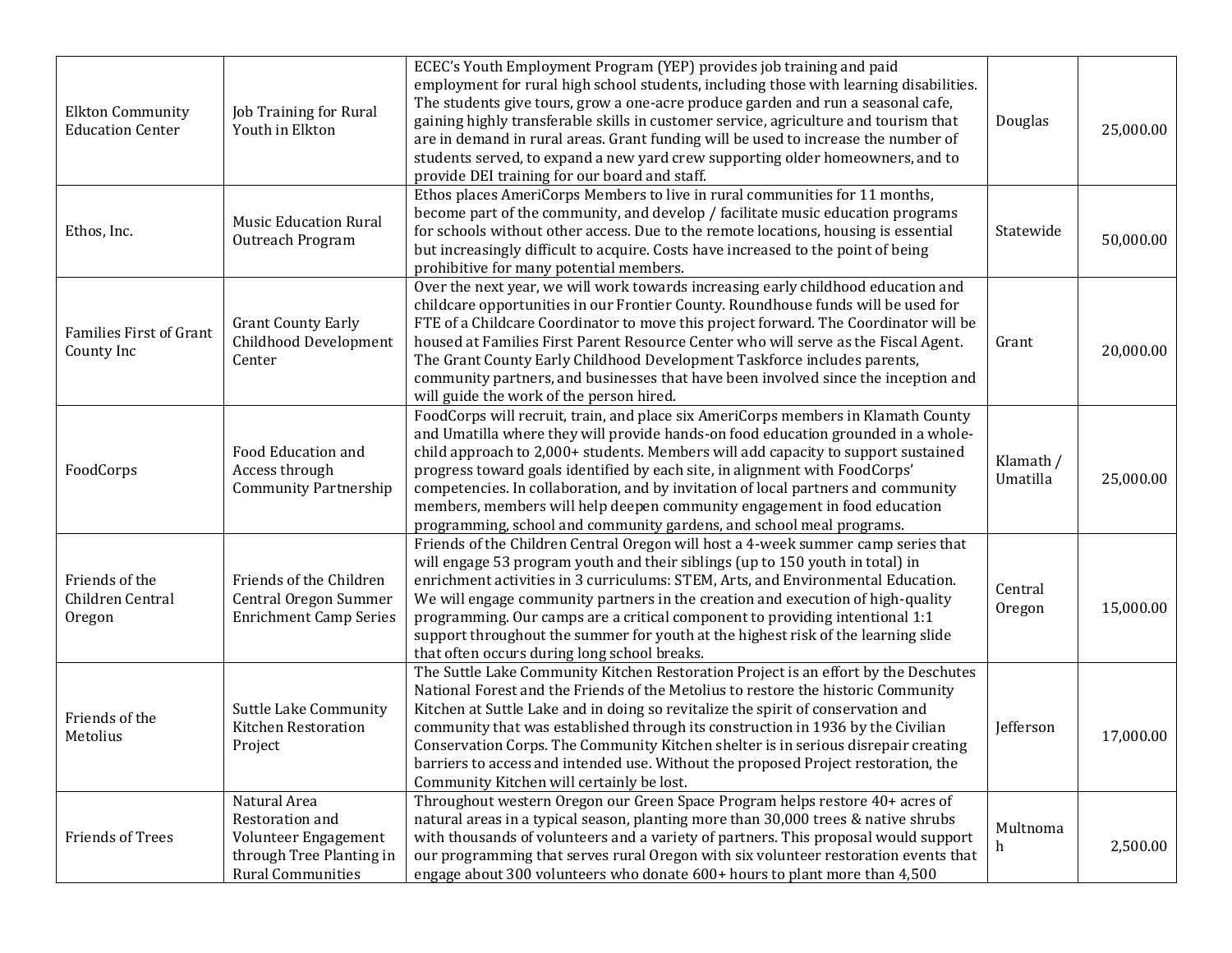|                                                                 |                                                                                                | native trees and shrubs in addition to "rescuing" 475 native trees during at least one<br>Salmonberry Rails to Trails restoration event in Banks.                                                                                                                                                                                                                                                                                                                                                                                                                                       |                        |           |
|-----------------------------------------------------------------|------------------------------------------------------------------------------------------------|-----------------------------------------------------------------------------------------------------------------------------------------------------------------------------------------------------------------------------------------------------------------------------------------------------------------------------------------------------------------------------------------------------------------------------------------------------------------------------------------------------------------------------------------------------------------------------------------|------------------------|-----------|
| Girls Build                                                     | Girls Build Southern<br>Oregon Camps                                                           | Girls Build inspires curiosity and confidence in girls through the world of building.<br>To accomplish this, Girls Build will offer summer building camps to 80 girls (8 - 15<br>years old) in Josephine and Jackson counties in June of 2022. At camp, girls will learn<br>the basics of the building trades: Carpentry, electrical, plumbing, sheet metal, finish<br>carpentry, and more. Girls Build will hold two one-week camps, teaching 20<br>workshops over the course of each week. Girls will be taught by expert tradeswomen<br>who excel in working with children.          | Jackson /<br>Josephine | 50,000.00 |
| <b>Glide Revitalization</b>                                     | Daycare/Preschool<br>Supplies/Equipment                                                        | A year of disaster case management for wildfire survivors has made painfully clear<br>to Glide Revitalization staff that local working parents, especially those with<br>economic hardship, need childcare and preschool to set up their families for long-<br>term success. This grant will supply and equip daycare and preschool rooms.                                                                                                                                                                                                                                              | Douglas                | 35,000.00 |
| <b>Harney County Senior</b><br>and Community<br>Services Center | Senior Meals 2022                                                                              | This grant will support our senior meal program for the 23-23 fiscal year. The cost<br>of food and employee costs continue to rise and our State of Oregon funding has<br>been stagnant since 1973.                                                                                                                                                                                                                                                                                                                                                                                     | Harney                 | 20,000.00 |
| <b>Heart of Grant County</b>                                    | Heart of Grant County<br><b>Survivor Activity</b><br>Program                                   | Heart of Grant County is a community-based 501(c)3 non-profit organization<br>offering confidential advocacy and emergency services to victims of domestic<br>violence and abuse. As part of the healing process for mental well-being, this project<br>will offer a variety of activities for survivors to engage and improve their mental and<br>physical well-being. Community partners are encouraged to refer participants from<br>their programs.                                                                                                                                 | Grant                  | 15,000.00 |
| Heart of Oregon Corps                                           | Job Skills Training,<br><b>Education</b> and<br>Leadership<br>Opportunities General<br>Support | We are a Central Oregon non-profit engaging local opportunity youth, ages 16-24.<br>Every year, we provide job skills training, education, and leadership development to<br>over 300 local young people who face major barriers to success. We are empowering<br>a generation of young people to believe in themselves and achieve self-sufficiency.                                                                                                                                                                                                                                    | Central<br>Oregon      | 20,000.00 |
| <b>Heartwood ReSources</b>                                      | Job Training and<br><b>Education</b> on<br>Environmental<br>Stewardship                        | Heartwood ReSources is a nonprofit deconstruction and salvage company and retail<br>store. Our 15,660 sq. ft. warehouse is open to construction businesses and the public.<br>We fulfill environmental stewardship and economic development strategy designed<br>to reduce the impact on the county's landfill. We provide low-cost building supplies<br>to residents of Oregon, helping to keep home rehab and energy costs affordable for<br>low and moderate-income people, a well as a resource for professional builders,<br>contractors, home improvement, and craft enthusiasts. | Douglas                | 20,000.00 |
| <b>HEAT Oregon</b>                                              | <b>Rural Energy Assistance</b><br>Program Expansion                                            | This grant will provide energy assistance to households experiencing financial crisis<br>in rural communities. The grant will help prevent power shutoffs among low-income<br>households, improving recipients' quality of life and averting conditions that lead to<br>homelessness, chronic illness, and food insecurity. While utility hardship affects<br>Oregonians statewide, the crisis is felt most fiercely by those living in rural areas. A<br>grant of this size would provide meaningful assistance to Oregonians in need.                                                 | Eastern<br><b>OR</b>   | 30,000.00 |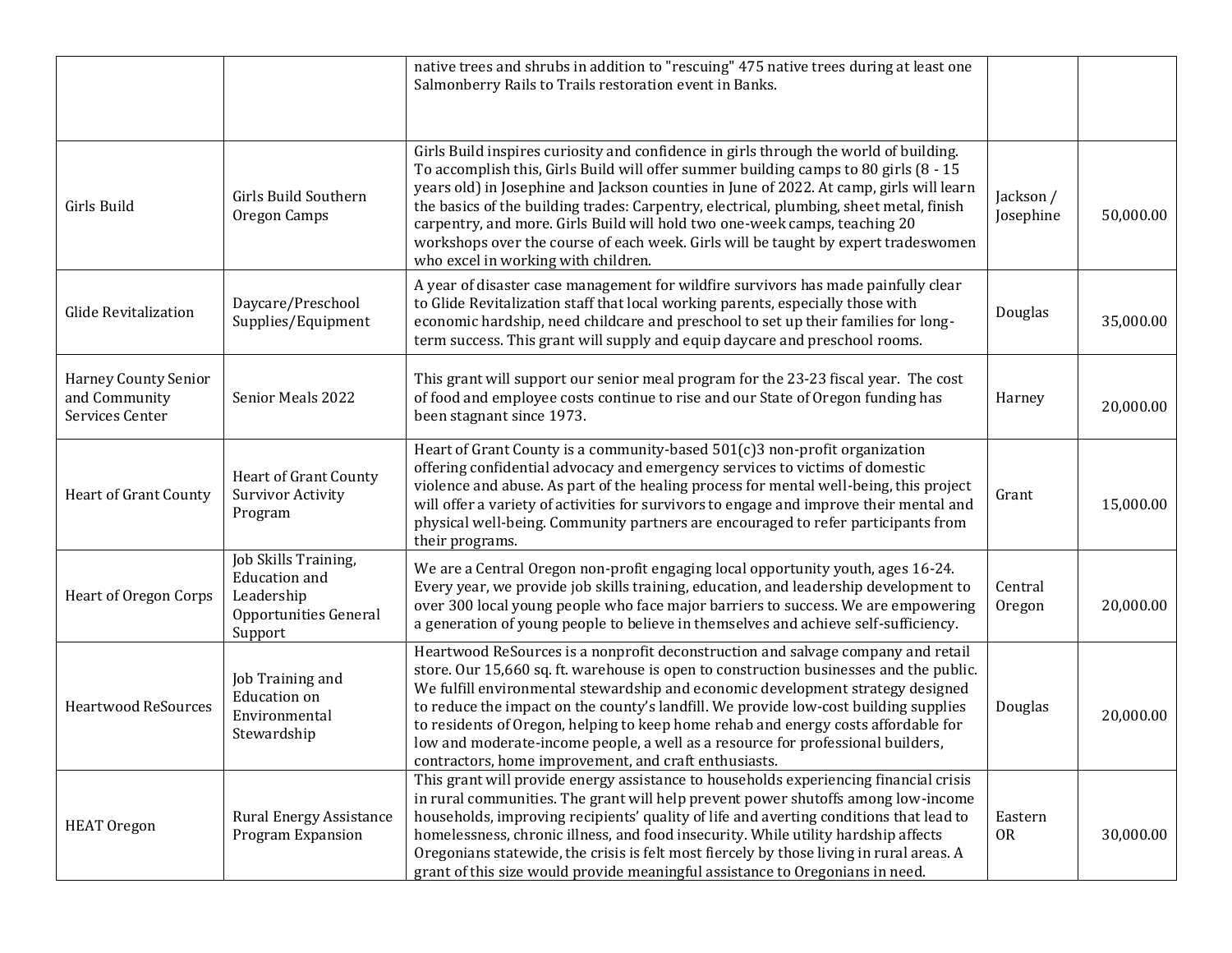| Helpers                                                         | <b>Traditional Canoe</b><br>Carving                                                                                           | To the Yurok people, much like most tribes who constructed them, the canoe was a<br>great work of art, a member of the family, and a much relied upon aspect of life. The<br>canoe was so important to life that it was considered to be its own being. It was<br>constructed with a heart and was very important to tribal life. This grant will be<br>used to purchase a redwood log, the cost of transporting it, cost of tools needed to<br>extract it, tools to carve it, tools for carving, and the cost of having an elder share his<br>knowledge.                                | Crook              | 5,000.00  |
|-----------------------------------------------------------------|-------------------------------------------------------------------------------------------------------------------------------|------------------------------------------------------------------------------------------------------------------------------------------------------------------------------------------------------------------------------------------------------------------------------------------------------------------------------------------------------------------------------------------------------------------------------------------------------------------------------------------------------------------------------------------------------------------------------------------|--------------------|-----------|
| Hike it Baby                                                    | Bring it Outside<br>Program                                                                                                   | Hike it Baby will expand Bring it Outside: a series of engaging workshops, events,<br>and resources that motivate families to get outside year-round. This grant will be<br>used to hire facilitators for programming within each community, and purchase gear<br>and materials directly related to programming in rural Oregon.                                                                                                                                                                                                                                                         | $C$ oos /<br>Curry | 15,000.00 |
| <b>HIV Alliance</b>                                             | <b>Improving Access to</b><br><b>Health Education for</b><br>Youth in Douglas County                                          | HIV Alliance is proposing to host a Youth Health Education Summit and provide<br>sexual health education services and outreach in Douglas County in order to reach<br>youth that might otherwise not have access to sexual and other health information<br>and resources. We recognize that LGBTQ+ youth, BIPOC youth, and youth living in<br>rural areas experience health disparities and are seeking information about their<br>health and ways to advocate for their education. The goal of this project is to help<br>meet that need.                                               | Douglas            | 3,000.00  |
| Hospice of Redmond                                              | Camp Sunrise 2022                                                                                                             | Camp Sunrise is a camp for children age 7-14 in Central Oregon who have<br>experienced the recent death of a loved one. The camp is open to 40 children each<br>year who reside in Deschutes, Jefferson and Crook Counties and is free of charge.                                                                                                                                                                                                                                                                                                                                        | Deschutes          | 5,000.00  |
| <b>Illinois Valley Family</b><br>Coalition                      | New Roof for Illinois<br><b>Valley Family Coalition</b>                                                                       | The original roof of the Illinois Valley Family Resource Center started leaking this<br>last winter. Upon inspection it was found that the entire roof needed to be replaced.<br>The building was built 26 years ago with grant funding. We had four different<br>companies look at the roof and they all said it needed to be replaced.                                                                                                                                                                                                                                                 | Josephine          | 12,500.00 |
| Illinois Valley Soil &<br><b>Water Conservation</b><br>District | <b>Collective Mobilization</b><br>for Fire and Fish -<br><b>Illinois Valley</b><br>Environmental<br><b>Resiliency Project</b> | This proposal will provide crucial professional media consultant services and<br>marketing materials to be used in engaging and mobilizing family forest owners in<br>the watershed as an integral part of an overarching stakeholder engagement project.<br>Deliverables will be developed messages that catalyze and compel family forest<br>owners to take stewardship and restoration actions to restore their lands, ultimately<br>resulting in restoration of watershed health on a landscape scale in the Illinois River<br>Salmon Stronghold located in SW Josephine County.     | Josephine          | 10,000.00 |
| <b>Institute for Applied</b><br>Ecology                         | Rural connections to the<br>Sagebrush Sea: helping<br>local eyes sea an often-<br>overlooked ecosystem                        | This proposal will foster rural connections to the Sagebrush Sea through ecological<br>and horticultural education provided while raising 11,000 sagebrush plugs for<br>habitat restoration. Two populations of residents will grow plugs, including Warner<br>Creek Correctional Facility adults in custody and Lakeview High School horticulture<br>students. Students will outplant sagebrush and drones will capture before and after<br>footage. In this way, all participants will be able to see the impact of their work to the<br>wider ecological system to which they belong. | Benton             | 20,000.00 |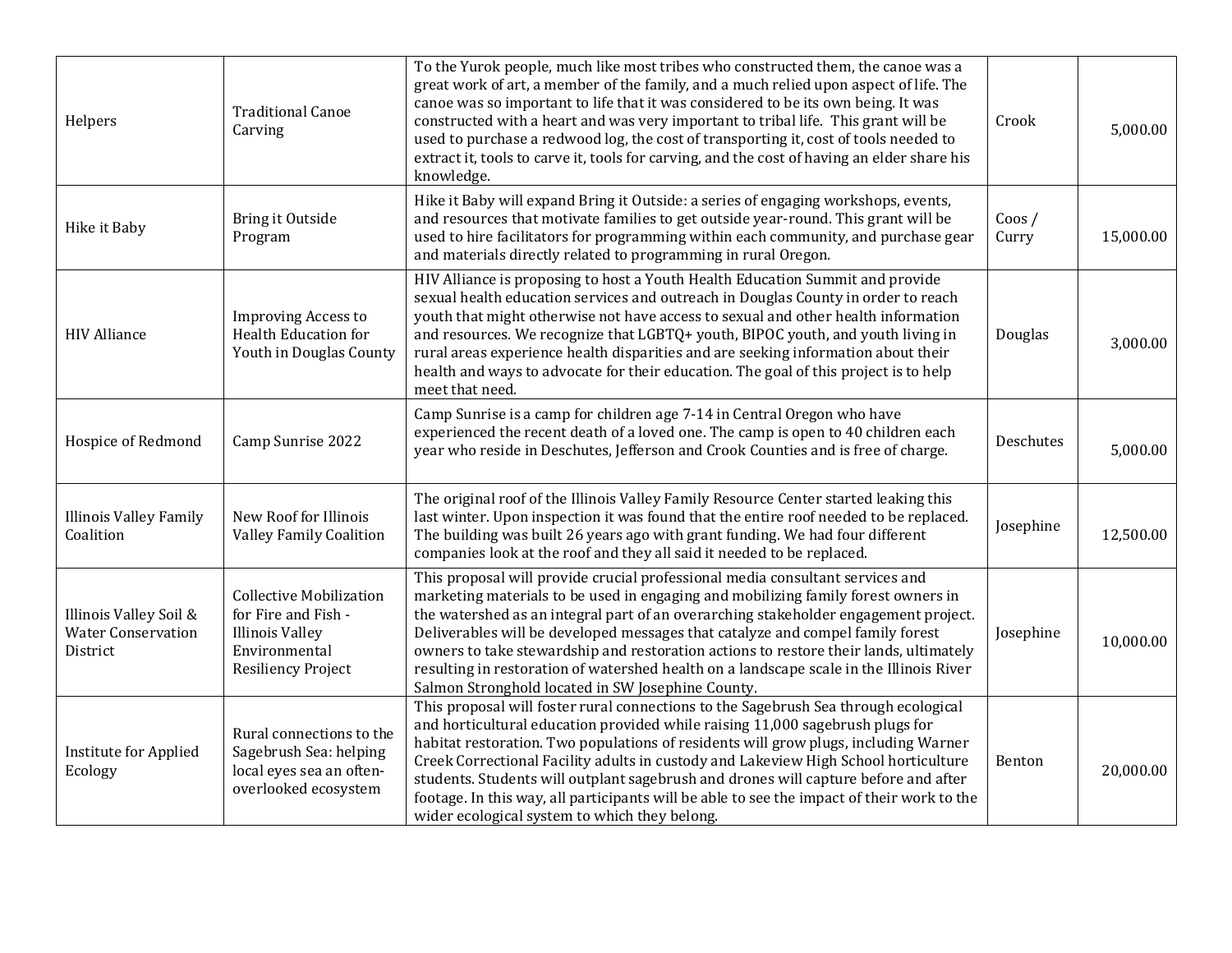| J Bar J Youth Services                                | J Bar J Youth Services<br>(JBJYS) - Vocational<br><b>Education Program</b><br>(VOC) | This proposal is submitted on behalf of JBJYS, a 501 $\odot$ (3) nonprofit corporation<br>founded in 1967 and contracted with Oregon Youth Authority to work with juvenile<br>offenders. The on-site Vocational Education Program (VOC) provides career<br>exploration and skills development services that will lead to sustainable living work<br>opportunities for students. The program offers historically marginalized young men<br>(13-21) from throughout the State of Oregon, with opportunities they would not<br>otherwise have.                                                      | Deschutes | 25,000.00 |
|-------------------------------------------------------|-------------------------------------------------------------------------------------|--------------------------------------------------------------------------------------------------------------------------------------------------------------------------------------------------------------------------------------------------------------------------------------------------------------------------------------------------------------------------------------------------------------------------------------------------------------------------------------------------------------------------------------------------------------------------------------------------|-----------|-----------|
| Joseph Branch Trail<br>Consortium                     | Joseph Branch Trail<br>Trailhead/Pocket Park<br>in Wallowa, Oregon                  | The Joseph Branch Trail Consortium, the nonprofit developing a 63-mile recreational<br>Trail-With-Rail between Elgin and Joseph in NE Oregon, will manage construction a<br>1-mile ADA-compliant trail segment as well as a trailhead/pocket park on land<br>owned by the Nez Perce Wallowa Homeland Project in the City of Wallowa. The<br>facility, featuring ADA-compliant picnic tables/benches, an eBike/EV charging<br>station, interpretive signs, a covered gazebo, and more, is adjacent to the RR tracks<br>and downtown and will be the access point for the trail segment.           | Wallowa   | 5,000.00  |
| Juniper Arts Council                                  | Painted Sky Center for<br>the Arts - Programming<br>for Equitable Access            | Juniper Arts Council (JAC) aims to provide equal access to the arts in Grant County<br>via its project Painted Sky Center for the Arts (PSCA). The Roundhouse Foundation<br>funds will be used for programming support and supplies for PSCA's Equitable<br>Access Programming project, which includes personnel costs for a part-time<br>Program Coordinator to help register students, set-up and take down classes, order<br>supplies, and communicate with teachers. Funds would also be used to provide<br>lunches and snacks for after-school and Friday youth art programs.               | Grant     | 20,000.00 |
| Juniper Arts Council                                  | Arts and Community<br>Programming in Spray                                          | Juniper Arts Council has contracted with the Spray General Store to host several<br>events, with high enthusiasm and appreciation of local residents and international<br>students who reside in this very remote town. Spray used to be a place to gather with<br>people coming from many surrounding towns. Today, Spray struggles to find ways to<br>hold events other than the yearly rodeo. As can be seen by the high attendance, our<br>musical and art events have struck a chord in the hearts of the town and beyond.<br>This grant will enable us to expand our programming in Spray. | Wheeler   | 2,500.00  |
| Kids Intervention and<br>Diagnostic Service<br>Center | Empowering<br>Communities to Keep<br>Kids Safe                                      | KIDS Center's 2022 priority is to provide comprehensive child abuse evaluations,<br>advocacy, and therapy to 400 children and their families, 86% of whom live below<br>the poverty line. Funds will help increase our medical examination capacity to<br>provide services at no cost and without barriers to all children in need. Medical staff<br>will educate rural agencies and community partners working with children on<br>recognizing forms of child abuse, interviewing youth in the field, and making an<br>appropriate referral when child abuse is suspected.                      | Deschutes | 20,000.00 |
| Molalla HOPE, Inc.                                    | Loads of Dignity                                                                    | This project will enable MWC to fill some gaps by providing free shower and laundry<br>facilities, and hot meals twice a week, year-round to homeless guests. The grant will<br>fund the full construction needed to complete a shower facility and laundry room,<br>and additional space for a clothes closet and storage of hygiene supplies. We have a<br>Memorandum of Understanding with the City of Molalla and approved by the City<br>Council to use a city building. A 10-year lease for \$1/year is in review and a meeting<br>is planned the week of April 4 to finalize.             | Clackamas | 16,000.00 |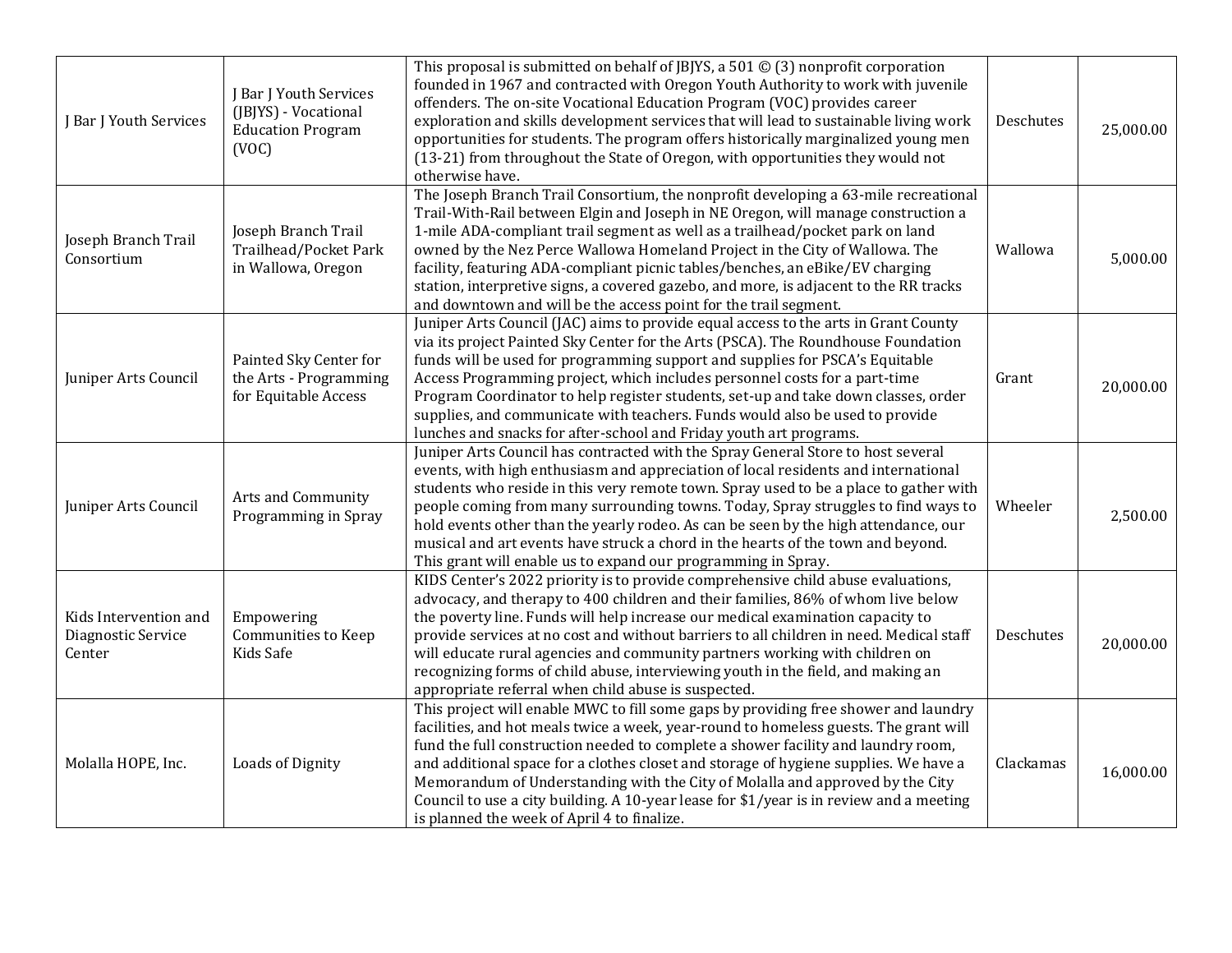| Mountain View High<br>School                       | <b>Musical Instrument</b><br>Repair                                                    | Mountain View High School has 90 Band instruments to loan to students who do not<br>own instruments. 62 of these instruments are in need of repair before a student has<br>access to them. In addition, the only drums we have are from a local company who<br>uses our space to practice and have given us permission for students to use their<br>drums. This grant will help fund the repair of these instruments and in purchasing<br>drums for our Cougar Band students.                                                                                           | Deschutes      | 5,000.00  |
|----------------------------------------------------|----------------------------------------------------------------------------------------|-------------------------------------------------------------------------------------------------------------------------------------------------------------------------------------------------------------------------------------------------------------------------------------------------------------------------------------------------------------------------------------------------------------------------------------------------------------------------------------------------------------------------------------------------------------------------|----------------|-----------|
| Multicultural<br>Association of<br>Southern Oregon | Indigenous Culture<br><b>Camp 2022</b>                                                 | Multicultural Association of Southern Oregon is seeking funding of \$10,000.00 for<br>the Indigenous Culture Camp. It is an immersion into Native American culture for<br>native youth who have completed either grades 5th, 6th, 7th or 8th. These 5-day<br>overnight experiences are held at Lake of the Woods, Oregon. The curriculum is<br>based on Native American teachings and values. Elders provide hands-on education<br>through storytelling and traditional activities with emphasis on community and our<br>relationship with the natural world.           | Jackson        | 10,000.00 |
| North Coast Land<br>Conservancy                    | Sense of Place &<br>Connection: People,<br>Land & Sustainability on<br>the North Coast | North Coast Land Conservancy (NCLC) functions as a leader in conservation work<br>throughout the rural North Coast of Oregon, protecting ecosystems, watersheds and<br>culturally important lands. We are seeking support targeted at reintroducing and<br>strengthening public engagement & education programs through a lens of diversity<br>and inclusion. These programs will provide a sense of place, connecting people<br>across cultures, generations and lived experiences while stewarding land and caring<br>for the ocean that sustains us.                 | Clatsop        | 25,000.00 |
| Oregon Agriculture in<br>the Classroom             | <b>STEM</b> and Agriculture<br><b>Boxes</b>                                            | This project will allow kindergarten through fifth grade students and their teachers<br>to explore the world of agriculture and connections in science, technology,<br>engineering and math (STEM). Each month during the 2022-2023 school year,<br>Oregon Agriculture in the Classroom (Oregon AITC) will provide 50 Oregon<br>classrooms with an agricultural themed children's book and a corresponding STEM<br>standards-aligned lesson plan with all supplies.                                                                                                     | Statewide      | 2,500.00  |
| Oregon Arts Watch                                  | Oregon Cultural Hubs                                                                   | Cultural centers fill a vital role in communities, often serving multiple functions as<br>performance halls, art galleries, historical repositories, gathering places, and<br>educational resources. In rural areas, they can be the only cultural touchstone for<br>miles around. A series of stories will profile a variety of these essential hubs, with<br>priority given to centers serving rural areas, and examine how they uniquely serve<br>and reflect their communities.                                                                                     | Statewide      | 5,000.00  |
| <b>Oregon Black Pioneers</b>                       | <b>OBP Virtual History</b><br>Research Program                                         | This funding will support the planning, development, and operations of a new virtual<br>program series on Oregon's Black history. Talented researchers and students will be<br>recruited to investigate the bigger stories behind existing materials from the Oregon<br>Black Pioneers archive, then share their findings with the public in a virtual program.                                                                                                                                                                                                         | Statewide      | 10,000.00 |
| Oregon Coast<br><b>Community Action</b>            | CASA of Coos and Curry<br>Counties                                                     | CASA serves abused and neglected children in state care by recruiting, training, and<br>supervising volunteers to advocate for their best interests in court. Our CASAs are<br>the only adults whose sole priority is the well-being of the child in care. They ensure<br>that children in care receive the supports they need while in state care and are<br>placed in loving, safe, and permanent homes. Our proposal to the Roundhouse<br>Foundation is for funds for volunteer recognition and support and staff support in<br>their recruitment and advocacy work. | Coos/Curr<br>y | 20,000.00 |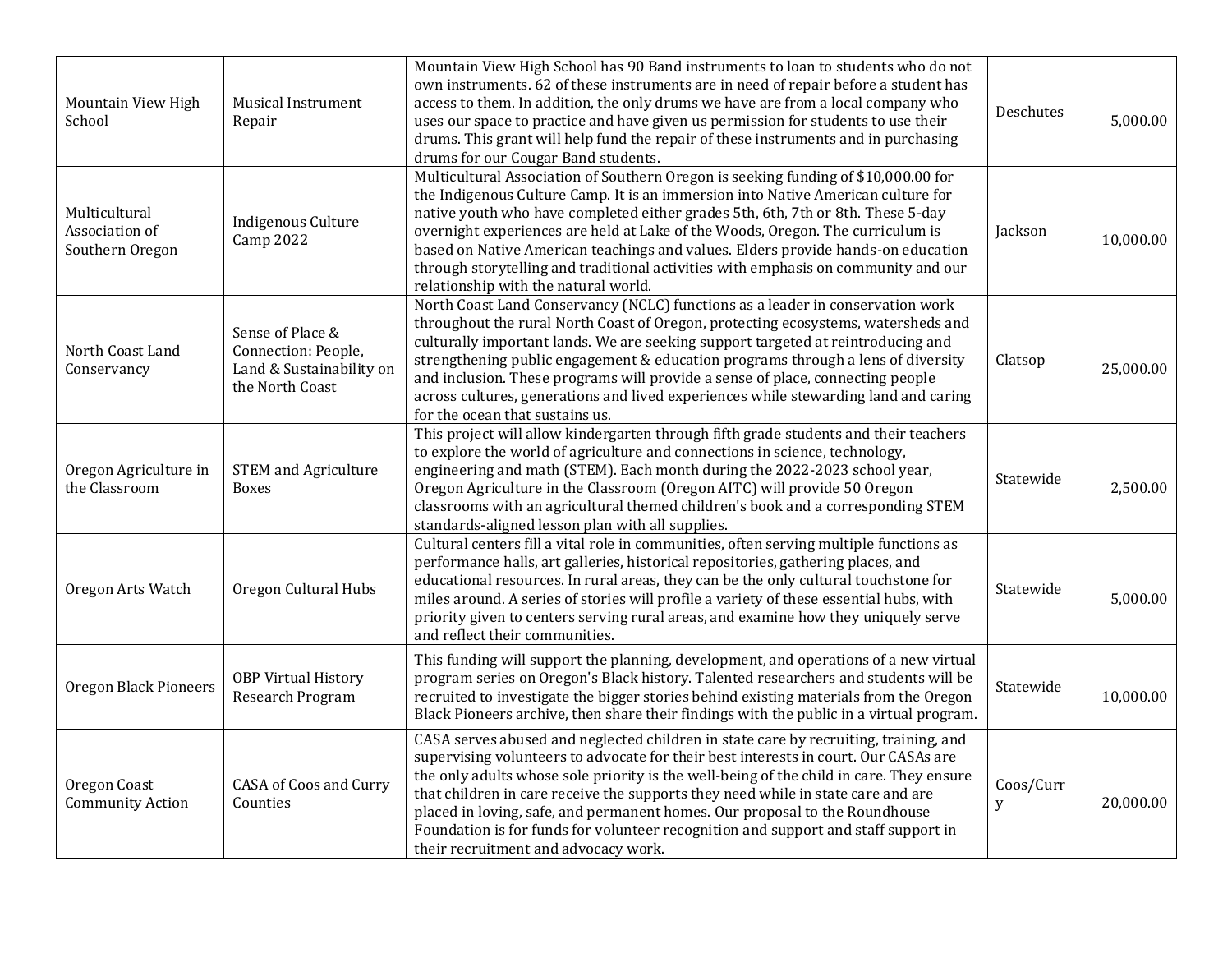| <b>OSU Foundation</b>                       | Juntos Afuera - Access<br>to the Outdoors for<br>Latinx Youth                                                                 | Juntos Afuera (Together Outside) is an 8-week outdoor summer camp for Latino<br>youth based in Tillamook County. The goals are: 1) to learn about and celebrate<br>Latino culture, 2) develop leadership skills, 3) grow an active group of Latino<br>explorers and stewards, and 4) explore career opportunities in natural resources.                                                                                                                                                                                                                                                         | Tillamook | 15,000.00 |
|---------------------------------------------|-------------------------------------------------------------------------------------------------------------------------------|-------------------------------------------------------------------------------------------------------------------------------------------------------------------------------------------------------------------------------------------------------------------------------------------------------------------------------------------------------------------------------------------------------------------------------------------------------------------------------------------------------------------------------------------------------------------------------------------------|-----------|-----------|
| <b>Pioneer Relief Nursery</b><br>Inc        | <b>Pioneer Relief Nursery</b><br>Preschool Expansion                                                                          | Pioneer Relief Nursery is in the process of beginning an expansion project that will<br>include the creation of two new classroom spaces. This expansion will enable our<br>organization to increase services for at-risk children, ages three to five, in our<br>community. This project is driven by the results of a community needs assessment<br>that revealed a significant gap in services for preschool-aged children. This project<br>will include the purchase of the materials, furniture, and supplies that are necessary<br>to create safe and inclusive classrooms.               | Umatilla  | 30,000.00 |
| Polly Plumb<br>Productions                  | Sustaining a vibrant<br>local community news<br>operation in Lincoln<br>County                                                | This grant will support a sustainable local online news operation in the "news<br>desert" of south Lincoln County by helping fund hiring a full-time reporter to work<br>with YachatsNews founder Quinton Smith, who launched the site as a public service<br>project in 2019. Met with enthusiastic readership during the coronavirus pandemic,<br>the free service expanded its coverage to much of Lincoln County and rural Oregon<br>in 2020 and 2021, the ocean and forest environments and partnered with other<br>Oregon news organizations. It now averages 100,000 page views a month. | Lincoln   | 5,000.00  |
| Remake Talent                               | <b>Firebrand Resiliency</b><br>Collective: Recovering in<br>Community                                                         | Since 2020 Firebrand Resiliency Collective has worked to alleviate the crisis<br>following the Almeda Fire. 2022 begins a new chapter in long-term recovery, healing<br>from trauma, and rebuilding efforts for those fire-impacted communities. The work<br>takes inclusive and sustainable leadership to engage the community in planning<br>efforts, address systemic needs, and keep survivors informed. FRC will expand the<br>work of its two major programs-the Almeda Fire Zone Captains and The Loss &<br>Recovery Project-to meet these community needs.                              | Jackson   | 10,000.00 |
| Restore Oregon                              | Forging a New Path:<br><b>Addressing Rural</b><br>Oregon's Preservation<br>Needs by Listening and<br><b>Broadening Access</b> | Restore Oregon (RO) aims to be the statewide leader in "inclusive preservation," a<br>term we coined to describe using preservation to tell Oregon's full story, from<br>multiple regions and perspectives, while breaking down negative perceptions and<br>removing barriers to access. By investing time and resources in understanding the<br>needs of Oregon's rural communities, we can reframe what preservation means in<br>rural Oregon and make a greater impact by creating and implementing innovative<br>new tools and processes that can help solve rural challenges.              | Statewide | 40,000.00 |
| Rimrock Trails<br><b>Treatment Services</b> | Rimrock Trails<br>Scholarship Support<br>Fund                                                                                 | In Central Oregon, many individuals utilize the Oregon Health Plan, however, those<br>with private insurance or who self-pay often cannot afford the accompanying<br>deductible or paid out-of-pocket fee. This grant will help Rimrock Trails grow our<br>Scholarship Support Fund to ensure that individuals with high deductibles or with<br>limited or no insurance covering the full cost of treatment, can access<br>uncompromised evidence-based behavioral treatment services, no matter their<br>financial circumstances.                                                              | Crook     | 10,000.00 |
| Rogue Farm Corps                            | <b>Changing Hands:</b><br><b>Addressing Barriers to</b><br><b>Entering and Succeeding</b><br>in Agriculture                   | This grant will support for RFC's Changing Hands Program, which addresses the<br>many interrelated barriers farmers and ranchers face in building a business and<br>accessing land and capital. Through conferences, workshops, technical assistance<br>and mentorship, Changing Hands provides the resources and support that beginning<br>farmers and ranchers need to build successful and sustainable careers in agriculture.                                                                                                                                                               | Statewide | 10,000.00 |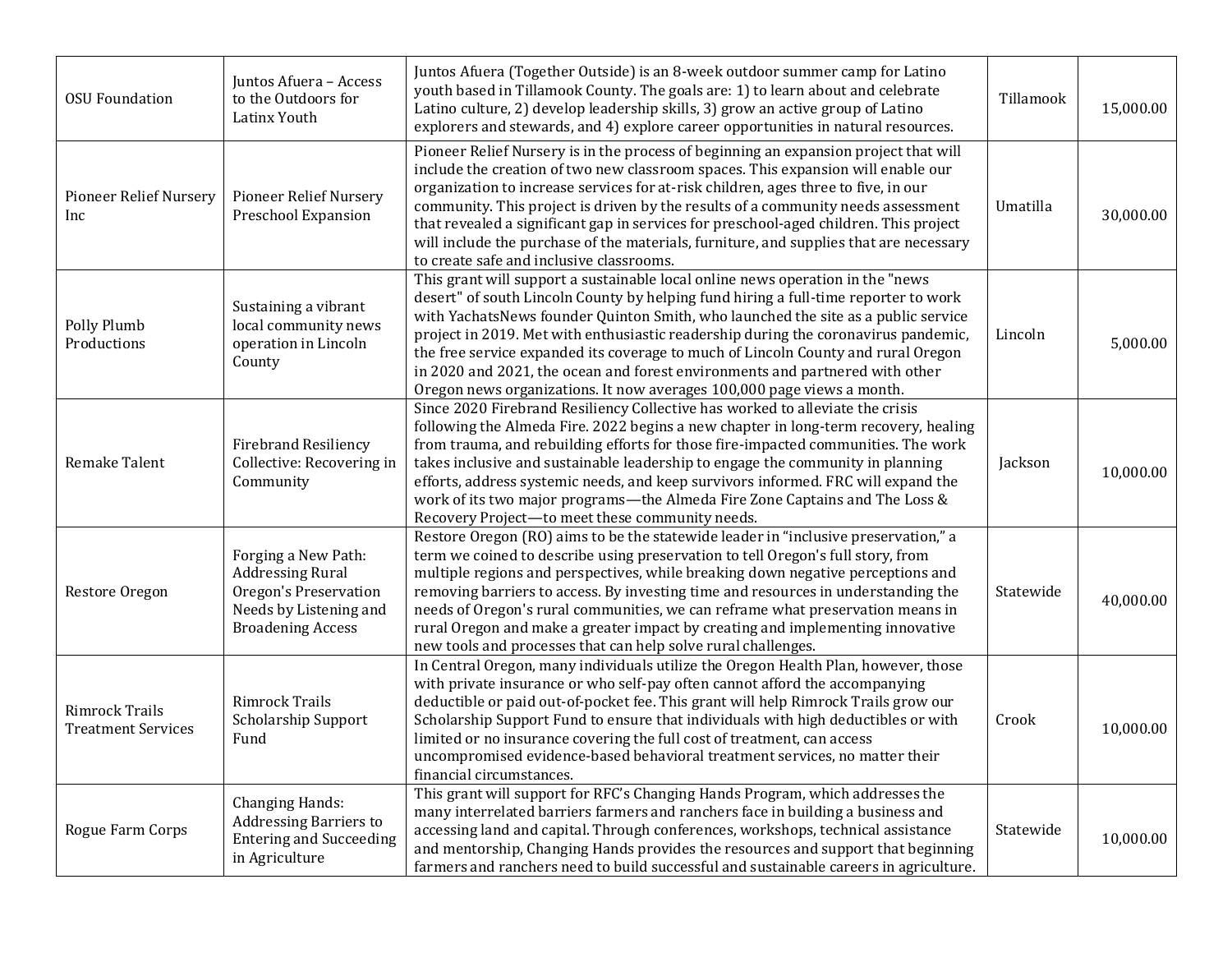|                                                                      |                                                                                                                        | The program also convenes farmers across generations to facilitate an intentional,<br>equitable intergenerational transfer of Oregon's farmland.                                                                                                                                                                                                                                                                                                                                                                                                                    |                   |           |
|----------------------------------------------------------------------|------------------------------------------------------------------------------------------------------------------------|---------------------------------------------------------------------------------------------------------------------------------------------------------------------------------------------------------------------------------------------------------------------------------------------------------------------------------------------------------------------------------------------------------------------------------------------------------------------------------------------------------------------------------------------------------------------|-------------------|-----------|
| Ronald McDonald<br>House Charities of<br>Oregon and SW<br>Washington | The Family Table                                                                                                       | "The Family Table" provides a focused and enhanced priority for Ronald McDonald<br>House Charities to provide food support for the families who stay with us, an<br>additional priority to our historical focus on lodging. Many of the families who stay<br>with us come from rural and frontier communities and face food insecurity in the<br>best of times, let alone when they are far from home for days, weeks, months at a<br>time with the added financial burden of significant medical bills due to their child's<br>medical issues and treatment costs. | Deschutes         | 20,000.00 |
| Saving Grace: Imagine<br>Life Without Violence                       | <b>Survivor Navigation</b>                                                                                             | Due to unexpected federal budget cuts we are short on funding to maintain all the<br>navigators in our program. This support is to continue to offer this service to<br>survivors and their children. The role of a navigator in the lives of survivors is<br>critical to the health and wellness of individuals escaping violence as they support a<br>survivors journey to safety and self-sufficiency.                                                                                                                                                           | Central<br>Oregon | 50,000.00 |
| Siletz Bay Music<br>Festival                                         | 2022 Siletz Bay Music<br>Festival                                                                                      | This grant will support a significant piece of the final orchestral performance, a<br>collaboration of music created by a member of the Siletz Tribe, our Artistic Director,<br>and the festival orchestra, as well as part of our educational program which is<br>designed to bring area students to experience the music and orchestral dynamic, to<br>interact with our musicians, and to take our musicians into the classrooms with the<br>students.                                                                                                           | Lincoln           | 16,000.00 |
| Siuslaw Outreach<br>Services Inc.                                    | Agency Tech &<br>Furniture Update<br>Project                                                                           | This project's purpose is to update extremely dated technology and furniture<br>throughout the agency to better meet client and staff needs. Updating tech and<br>furniture around the office is closely related to our DV/SA and crisis assistance<br>programs and will ensure our capacity to operate and provide our services with<br>continued growth.                                                                                                                                                                                                          | Lane              | 20,000.00 |
| Siuslaw Watershed<br>Council                                         | Siuslaw Watershed<br>Council Truck and<br><b>Trailer for Habitat</b><br>Restoration and<br><b>Community Engagement</b> | The Siuslaw Watershed Council (SWC) is requesting partial support from the<br>Roundhouse Foundation for the acquisition of a truck and trailer to enhance our<br>environmental stewardship and community engagement activities. The SWC is a<br>non-profit organization dedicated to the restoration, protection and stewardship of<br>the Siuslaw watershed. Our primary goals for truck and trailer acquisition include<br>increased capacity, community accessibility, and efficiency of our native habitat<br>restoration and environmental education programs. | Lane              | 33,000.00 |
| South Wasco Alliance                                                 | South Wasco Economic<br>and Workforce<br>Development                                                                   | Roundhouse Foundation funds will help deliver and expand economic, food system,<br>and workforce development programs, while also creating a sense of community<br>connection and place through local arts and cross-cultural education. We estimate<br>this will serve 700-900 low-income and underserved youth, families, makers,<br>craftspeople, storytellers, small farmers, and other emergent small businesses in<br>South Wasco and Northern Warm Springs.                                                                                                  | Wasco             | 10,000.00 |
| Southern Oregon<br><b>University Foundation</b>                      | <b>SOU Youth Programs: All</b><br>My Relations                                                                         | As part of Southern Oregon University's Pre-College Youth Programs, All My<br>Relations develops academic success and higher education readiness for Native<br>youth through mentoring, support, and academic planning. Bi-weekly virtual<br>Longhouse nights are developed and facilitated by Native American staff. Through a<br>whole-family approach, these Longhouse nights combine family workshops on                                                                                                                                                        | Jackson           | 15,000.00 |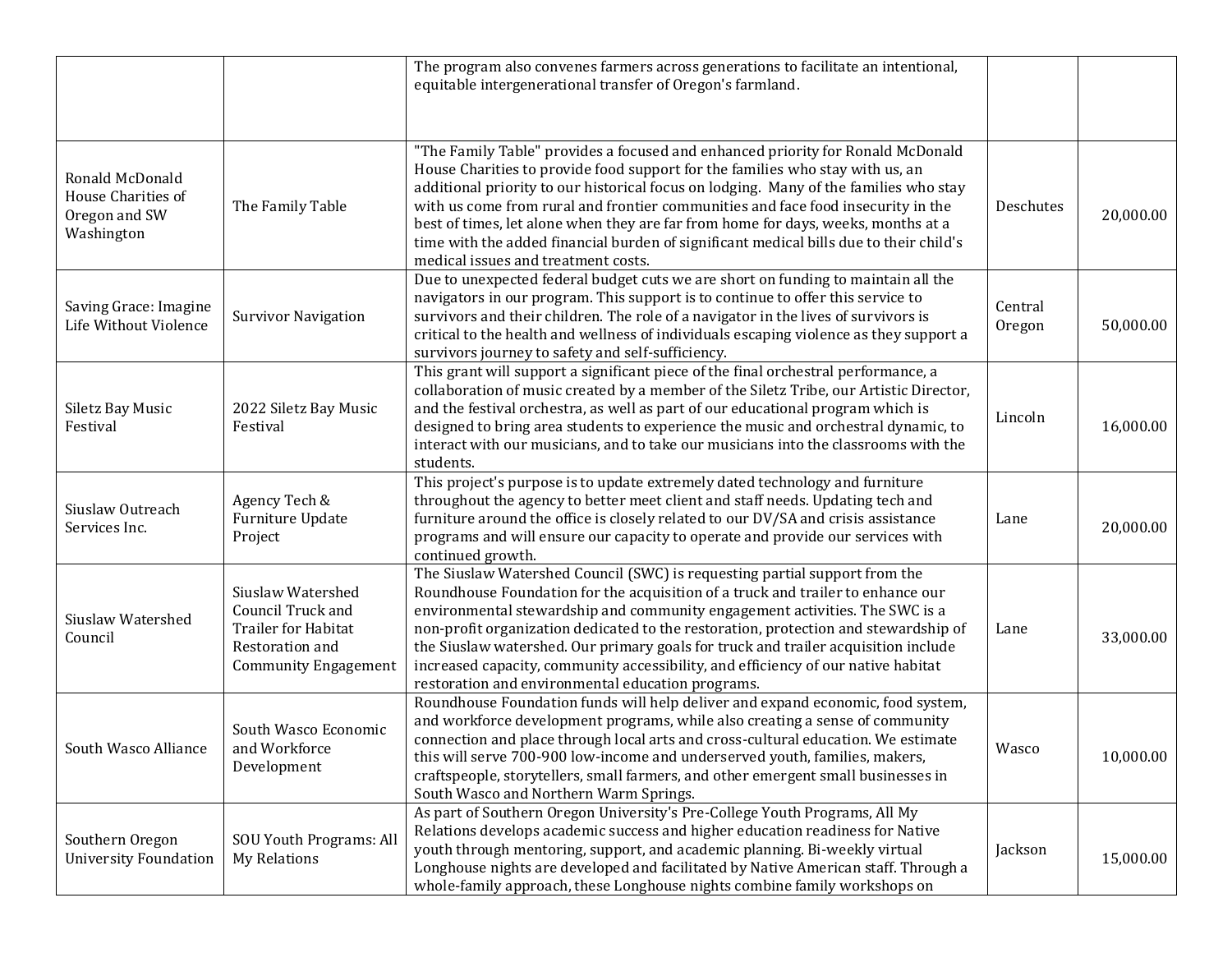|                                                                             |                                                                                                                        | Indigenous cultural activities with academic support for students. Activities and<br>discussions feature Native artists, entrepreneurs, and culture bearers.                                                                                                                                                                                                                                                                                                                                                                                                                            |           |           |
|-----------------------------------------------------------------------------|------------------------------------------------------------------------------------------------------------------------|-----------------------------------------------------------------------------------------------------------------------------------------------------------------------------------------------------------------------------------------------------------------------------------------------------------------------------------------------------------------------------------------------------------------------------------------------------------------------------------------------------------------------------------------------------------------------------------------|-----------|-----------|
| Sunset Empire Park &<br><b>Recreation District</b><br>Foundation            | Sunset Empire Park and<br><b>Recreation District</b><br><b>Childcare Expansion</b>                                     | The Sunset Empire Park and Recreation District (SEPRD) currently serves families in<br>Clatsop County by providing preschool and after school care for working families.<br>We would like to expand care to include infants and toddlers. Clatsop County is rural,<br>with little infrastructure and is considered a childcare desert because of few<br>resources. Expanding services would benefit families in our community. To<br>accomplish this, we need assistance with funding for staff and equipment.                                                                          | Clatsop   | 30,000.00 |
| Tananawit                                                                   | Marketing & Artist<br>Recruitment                                                                                      | Tananáwit opened a temporary storefront with Warm Springs Community Action<br>Team (WSCAT) in October 2020 and is currently in the process of separating from<br>WSCAT and moving the store to a new location. This grant will support a grand<br>opening event to market the store, including advertising, staffing and supplies for the<br>event. It will also support staffing during the first year the store in open, so we can<br>recruit more artists and market the store on a larger scale. This will enable us to<br>support more artists in Warm Springs.                    | Jefferson | 10,000.00 |
| The Artback                                                                 | Que Tus Sueños Te<br>Lleven a la Vida Que Te<br>Haga Feliz Mural 2022                                                  | The Artback will paint a 360 sq ft mural on the north wall of Dollar General in<br>downtown Estacada July 18-31, 2022 which will reflect the lives and cultures of our<br>Latinx population. The Que Tus Sueños Te Lleven a la Vida Que te Haga Feliz Mural<br>(Let your Dreams Guide you to a Happy Life) is an opportunity for our Latinx<br>community to have control over their own narrative and set a foundation to<br>eradicate the inequality of negative stereotypes in this community.                                                                                        | Clackamas | 5,000.00  |
| The Harbor, Inc.                                                            | School<br>Districts/Educational<br>Organizations LGBTQI+<br>DV/SA Prevention<br>Services Program<br>Expansion          | The Harbor has made significant inroads with middle and high school students<br>throughout Clatsop County to increase knowledge, change attitudes and improve<br>skills to reduce Sexual Assault and Teen Dating Violence. This includes working with<br>students to improve communication skills, practice consent and to increase<br>awareness of laws and survivor services that directly impact students' mental health.<br>This proposal seeks to fund another youth and prevention educator to respond to<br>school districts' additional anticipated needs.                      | Clatsop   | 25,000.00 |
| The Hearth                                                                  | The Hearth Program<br>Outreach and<br>Development                                                                      | We are seeking support to increase community-building capacities in rural Oregon<br>communities through 1. Collaboratively producing a series of local community<br>storytelling presentations and workshops as part of The Hearth's Grassroots Story<br>Tour. 2. Increased outreach and program accessibility for rural BIPOC leaders.                                                                                                                                                                                                                                                 | Jackson   | 5,000.00  |
| The Understory<br>Initiative / Vesper<br><b>Meadow Education</b><br>Program | Cultural Landscape<br>Revival: Launching<br>Phase 2 of the<br><b>Indigenous Gardens</b><br>Network at Vesper<br>Meadow | We are a founding partner of the Indigenous Gardens Network (IGN, est. 2020) with<br>goals of reconnecting Native people with ancestral land through partnership,<br>restoration, and cultural revival. In phase 1, the IGN has successfully centered<br>leadership by the Confederated Tribes of Siletz and Grand Ronde by establishing<br>partnerships, a preliminary governance structure, and pilot project outlines. With<br>Tribal leadership VM is poised to move forward with restoration and research<br>projects, and uplift a network of supporting partners in the process. | Jackson   | 42,500.00 |